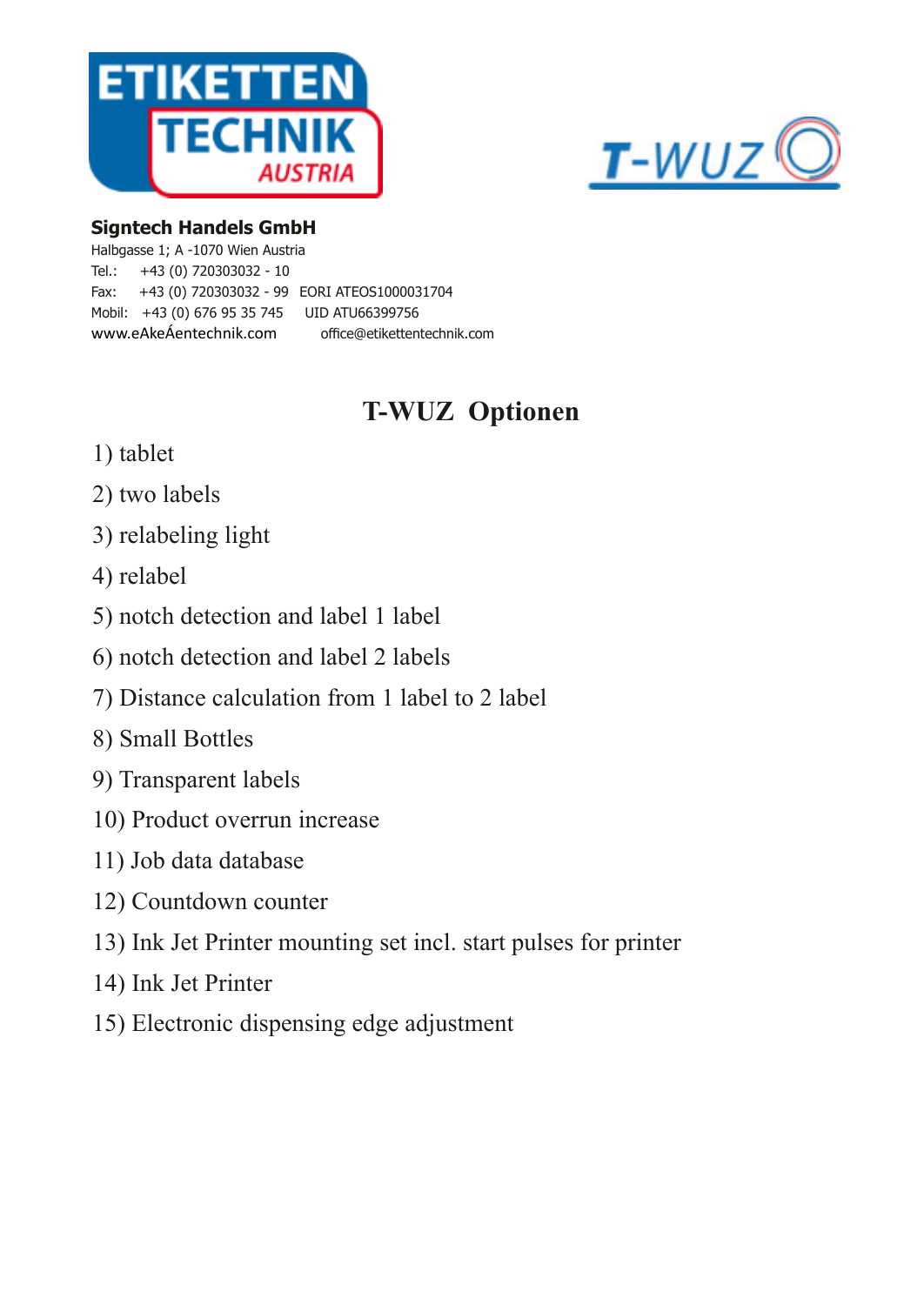## **1**Tablet:

| Samsung                                                  |
|----------------------------------------------------------|
| <b>SN-T510N</b>                                          |
| $32$ GB                                                  |
| $L \times W \times H$ 14.9 $\times$ 0.7 $\times$ 24.5 cm |
| <b>Black</b>                                             |
| 454 grams                                                |
| Qualcomm                                                 |
| 3G                                                       |
| 1920 x 1200 pixels                                       |
| WLAN, Bluetooth                                          |
|                                                          |

#### to 1) Tablet:

Palpable quality, milled from one piece of metal, you get high quality at an affordable price with the Galaxy Tab A 10.1 (2019). The display and technical specifications make it a practical multimedia companion that is only 7.5 mm thin.

Strong performance on demand. Forget about how time flies, the Galaxy Tab A gives you enough power to do so. With the Galaxy Tab A 10.1 (2019)'s 6,150 mAh battery, you can enjoy hours of multimedia content without having to think about a power outlet

### **2** two labels:

- Software option (can be retrofitted at any time)
- Distance adjustable via the tablet
- Delay time of the inserted products adjustable on the tablet
- Firmware own development (can be adapted at any time)
- For this function, option 1 tablet must be available (or be ordered)

#### to 2) two labels:

Here, two labels are applied which are located on one carrier. Labeling works automatically after the retaining clip is closed. The roller motor starts first and the first label is applied shortly afterwards. The label sensor detects the gap between the labels and stops the label motor. After the set time (distance between the labels) the label motor starts again to dispense the second label.

The labeling process is finished by reading the next label gap. The roller motor is stopped after a run-on period. Now it can be started again.

The distance between the labels can be adjusted as desired on the tablet. The system also works with both labels of different size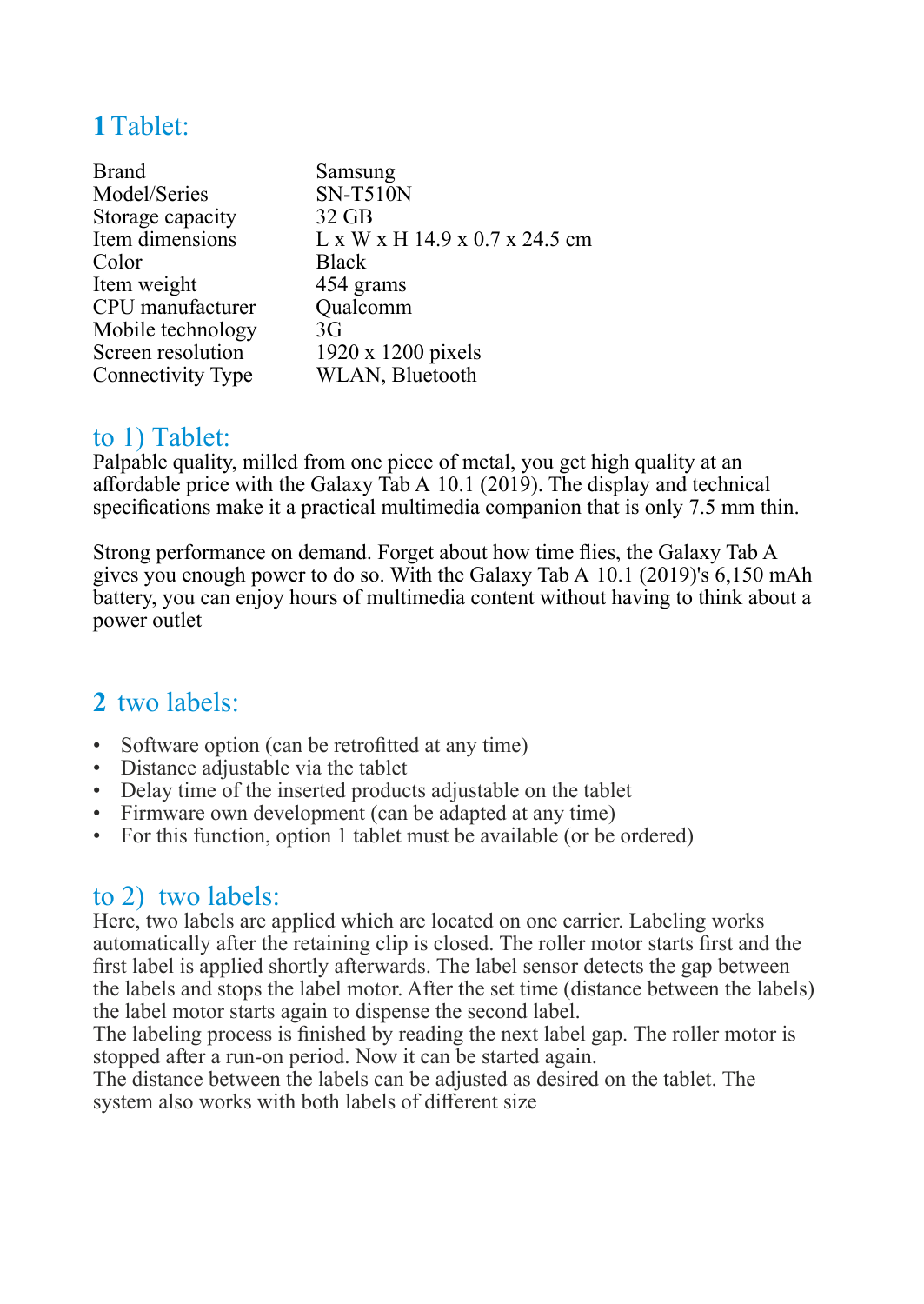# 3) Relabeling Light

- Mechanical and software option (can be retrofitted at any time).
- Distance adjustable via the tablet
- Duration of the inserted products adjustable on the tablet
- Firmware proprietary development (can be adapted at any time)
- For this function, option 1 tablet must be available (or be ordered)

### to 3) Relabeling Light:

Relabeling light is the cost-effective form of relabeling. In this process, the product must be placed and positioned manually.

The start process is triggered with the start button (or foot switch). Re-labeling is needed when a second label needs to be applied to a product (bottle) that already has a label, or when two labels need to be applied to a product but the labels are on two different rolls.

However, this type of relabeling is recommended only for small runs.

# 4) Relabeling

- Mechanical and software option (can be retrofitted at any time)
- RGB sensor with teach-in function
- Distance adjustable via tablet
- Duration of the inserted products adjustable at the tablet
- Firmware own development (can be adapted at any time)
- for this function the option 1 tablet must be available (or be ordered)

#### to 4) Relabeling

During relabeling, a product that already has a label is applied. A special sensor now reads the position of the applied label and dispenses the second label with the set gap. This process works automatically regardless of how the product is positioned.

The distance between the labels can be set as required on the tablet. Re-labeling is needed when you need to apply a second label to a product that already has a label, or when you want to apply two labels to a product but the labels are on two different rolls.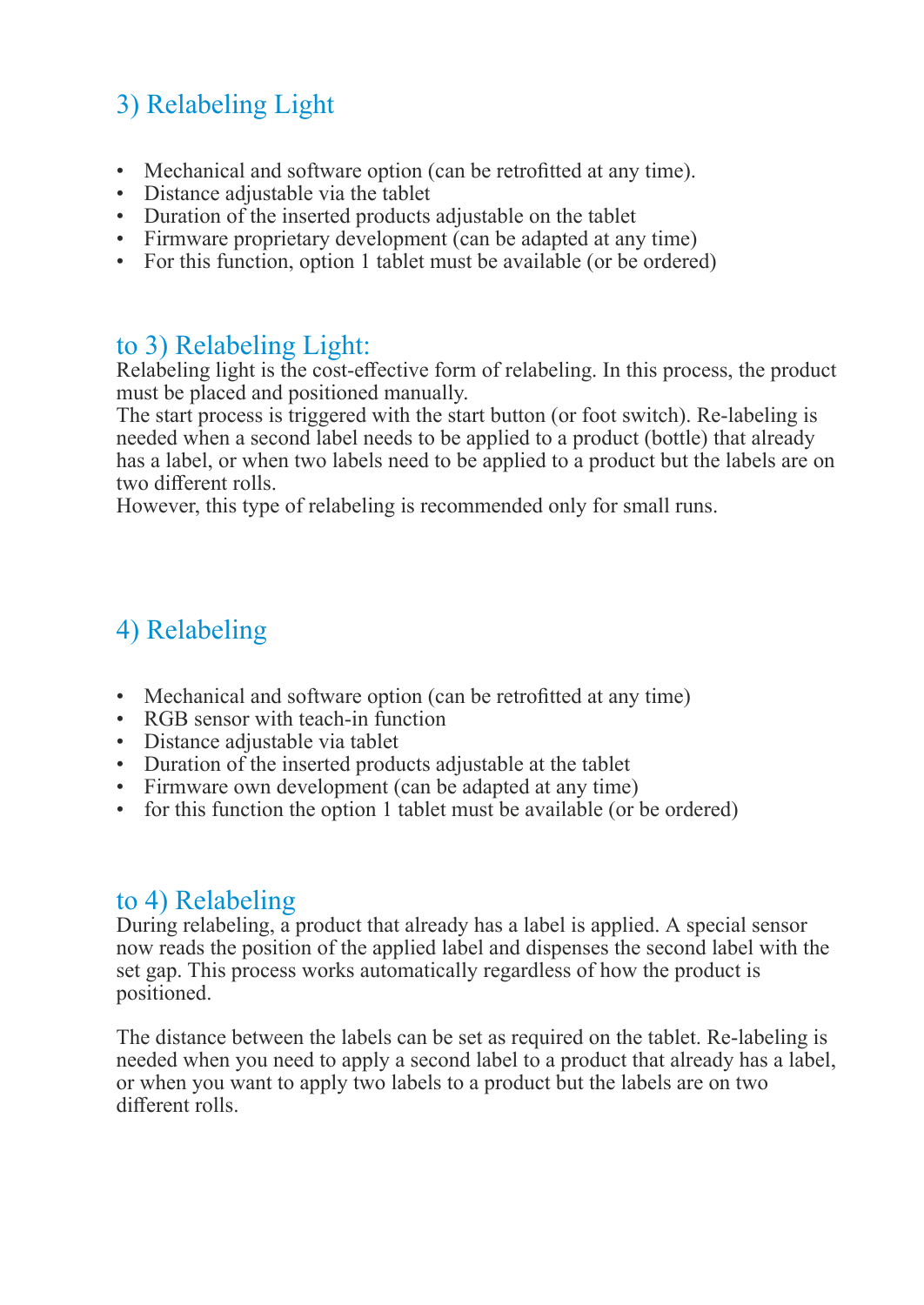# 5) Notch detection 1 label

- Mechanical and software option (can be retrofitted at any time).
- Sensor for notch detection
- Distance adjustable via the tablet
- Duration of the inserted products adjustable on the tablet
- Firmware proprietary development (can be adapted at any time)
- For this function, option 1 tablet must be available (or be ordered)

### to 5) Notch detection 1 label:

In the case of notch detection, an additional sensor is mounted that detects the notch at the bottom of the bottle and thus positions the bottle with pinpoint accuracy. The settings are made on the tablet. Notch detection is required when a label must be positioned precisely. For bottles, if there is an embossing on the neck or so that the transparent label is not stuck over the bottle seam.

### 6) Notch detection 2 labels

- Mechanical and software option (can be retrofitted at any time).
- Sensor for notch detection
- Distance adjustable via the tablet
- Duration of the inserted products adjustable on the tablet
- Firmware proprietary development (can be adapted at any time)
- For this function, option 1 tablet must be available (or be ordered)

### to 6) Notch detection 2 labels

In the case of notch detection, an additional sensor is mounted that detects the notch at the bottom of the bottle and thus positions the bottle with pinpoint accuracy. The settings are made on the tablet.

Notch detection is required when a label must be positioned precisely. For bottles, if there is an embossing on the neck or so that the transparent label is not stuck over the bottle seam. In this function, the distances and positions of the two labels to each other can be set exactly via the tablet.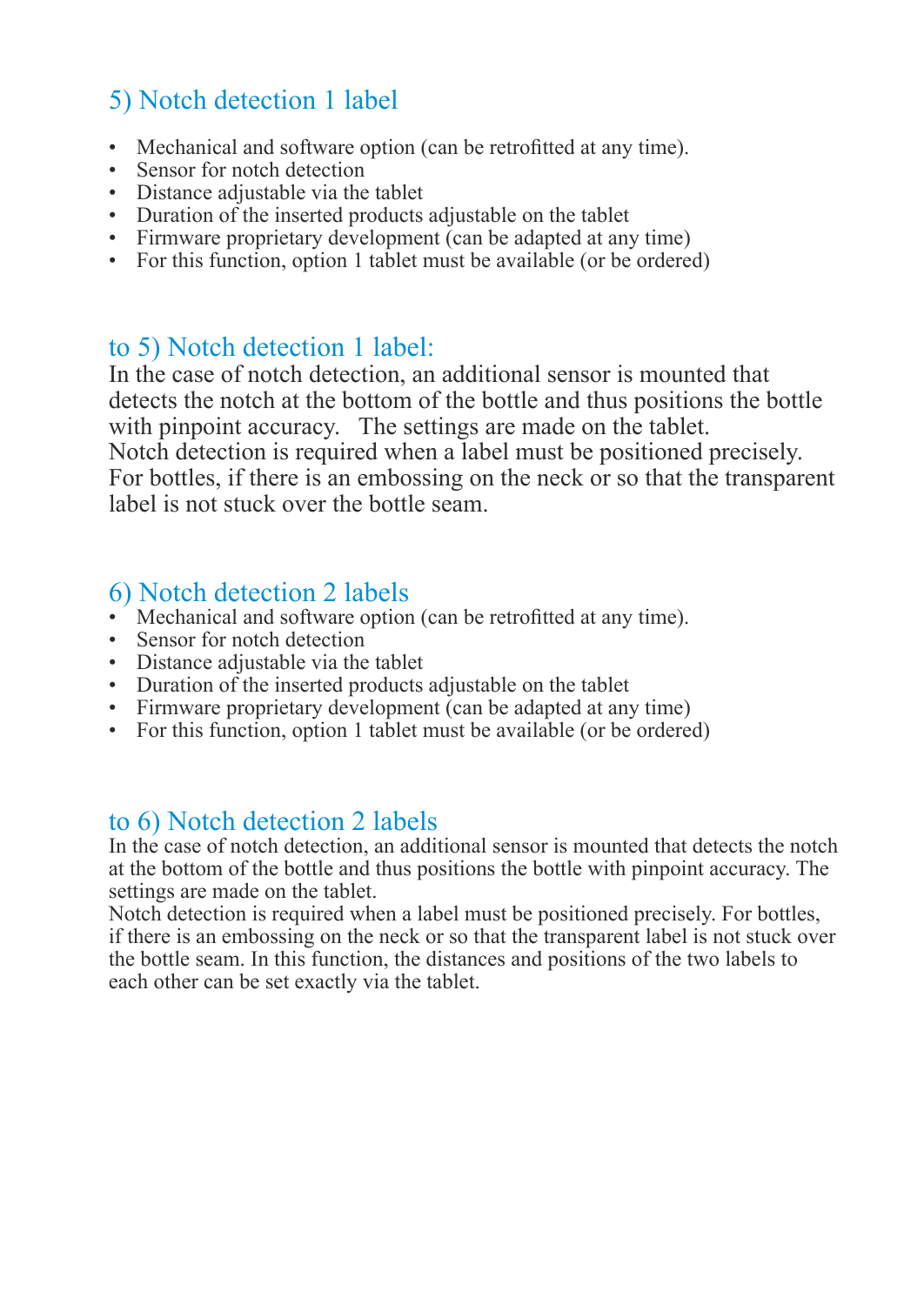# 7) Distance calculation

- Software option (can be retrofitted at any time)
- Values adjustable via tablet
- Distance adjustable via the tablet
- Delay time of the inserted products adjustable via the tablet
- Firmware own development (can be adapted at any time)
- For this function, option 1 tablet must be available (or be ordered)

#### to 7) Distance calculation

When calculating the distance, the distance between the two labels is automatically calculated and the device is preset.

You only have to enter the diameter of the product and the two lengths of the labels and the gap is calculated automatically .

Since sometimes there can be rounding errors you can always change the value manually.

### 8) Small Bottle

- Mechanical option
- this option can be retrofitted at any time

### to 8) Small Bottle

This option is intended for very small diameter products (18 mm -35 mm) and is a device to hold them in position and simplify insertion.

# 9) Transparent labels

- Mechanical option
- - Special sensor with teach-in function

#### to 9) Transparent labels

If transparent labels are processed, a special sensor is required that is also able to detect transparent labels. All other functions remain unchanged.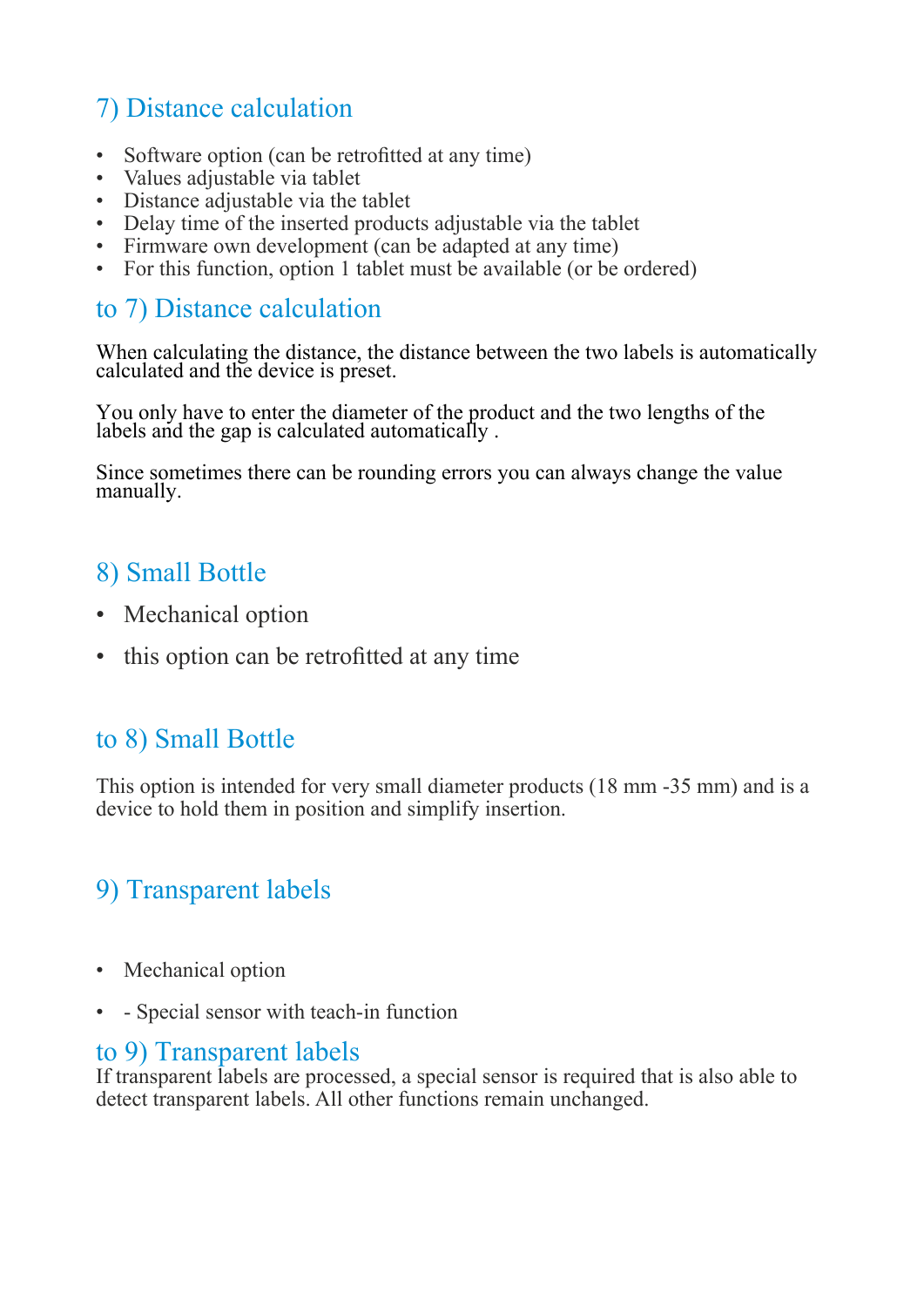## 10) Caster increase

- Software option (can be retrofitted at any time)
- Values adjustable via the tablet
- Delay time of the inserted products adjustable on the tablet
- Firmware own development (can be adapted at any time)
- For this function, option 1 tablet must be available (or be ordered)

### to 10) Caster increase

The overrun increase is used to rotate the product in the label head more often than in the normal overrun. This ensures that difficult materials and, in particular, transparent label stock are rolled on even better. This prevents wrinkles and the formation of bubbles.

### 11) Jobdata database

- Software option (can be retrofitted at any time)
- Values adjustable via tablet
- Firmware own development (can be adapted at any time)
- for this function option 1 tablet must be available (or be ordered)

### to 11) Jobdata database

The order data option consists of a database. When a job is read out, all relevant data for a job is transferred from the database to the machine and the machine is preset. If the same job is processed on the machine more than once, the relevant data can now be written to the database using the Save job function.

The advantage of this option is that you do not have to completely reset the machine each time for frequently recurring jobs.

With the database, the data is read in and the machine is set, you only have to compensate for control and small tolerance errors. (Time saving).

# 12) Ink Jet Printer mounting set

- Mechanical and software option (can be upgraded at any time)
- mechanism for mounting the inkjet printer
- Start impulse for the printer is issued by the processor control
- Firmware proprietary development (can be adapted at any time)
- for this function the option 1 tablet must be available (or be ordered)

### zu 12) Ink Jet Printer mounting set

This option is intended for the inkjet printer as an assembly unit. Furthermore, the start impulse is sent from the labeling machine to the printer, so no additional sensor is needed.

The printer can print expiration date, batch numbers, barcode, QR code or other on the labels.